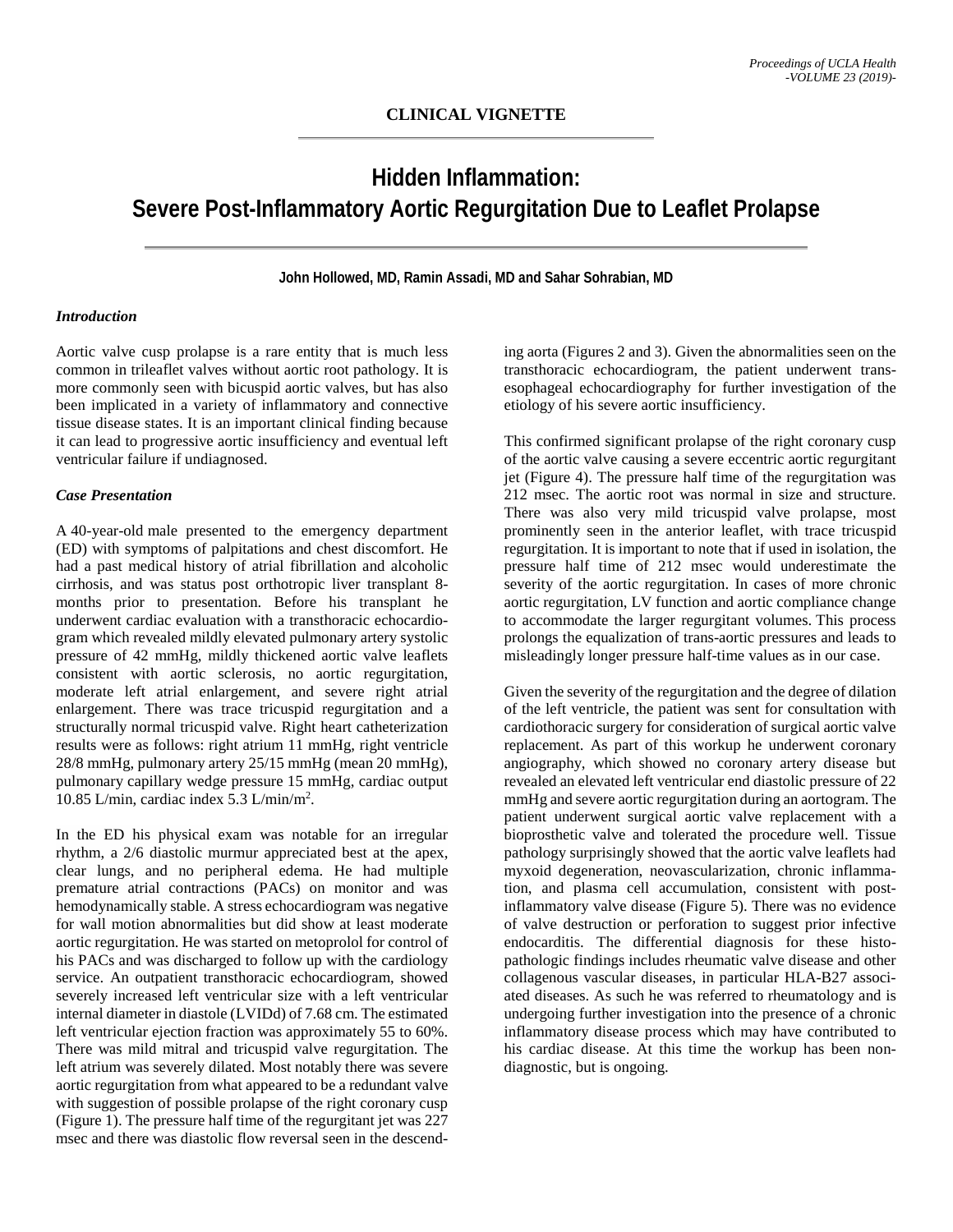#### *Discussion*

The prevalence of aortic valve prolapse in patients with trileaflet valves without aortic root pathology is very low. In a prospective observational trial, the incidence of aortic valve prolapse in 2,000 consecutive patients being screened with transthoracic echocardiography was 1.2%. Of those 24 patients, only 3 had the combination of normal aortic root sizes, trileaflet valves, no evidence of destructive endocarditis, and lacked corresponding mitral valve prolapse as in our patient's case. <sup>1</sup> This makes his case a very atypical presentation of the disorder.

Echocardiographic identification of aortic cusp prolapse can be difficult with transthoracic echocardiography and it is important to screen for this in the presence of aortic regurgitation, especially when the aortic root is of normal size. In individuals with trileaflet valves, aortic cusp coaptation occurs at the midheight of the sinuses of Valsalva. Cusp prolapse is therefore defined as the visualization of an aortic cusp below this physiologic height of coaptation and prolapsing into the left ventricle during diastole.2 It is important to note an association between aortic cusp prolapse and juxta-arterial ventricular septal defects with an incidence between 36% to 79%.<sup>3</sup> Our patient lacked this congenital abnormality. Aortic cusp prolapse can be as result of valve degeneration from long-standing hypertension, however, the finding can also be seen with connective tissue disease like Marfan's syndrome and Ehler's Danlos, or from prior endocarditis.<sup>1,4</sup> It can also occur as a result of post-inflammatory degeneration of valvular tissue seen with rheumatic heart disease as well as HLA-B27 related diseases such as ankylosing spondylitis (AKS). When the aortic valve is implicated in rheumatic heart disease, there is very commonly mitral valve involvement as well. In addition, the hallmark of rheumatic etiology of aortic regurgitation is commissural fusion of the leaflets. Furthermore the jet is predominantly central. In our patient, despite some previously noted aortic sclerosis, there was no commissural fusion, and the jet was eccentric. There were also no classic findings on the mitral valve, making rheumatic heart disease very unlikely.5

Ankylosing spondylitis (AKS) is a chronic inflammatory disease which primarily involves the sacroiliac joint and spine, most commonly in young adult males. Extraarticular manifestations can include ophthalmologic, pulmonary, neurological and cardiac manifestations. Cardiac pathology most commonly includes aortic insufficiency, aortitis of the ascending aorta, and atrioventricular block. Cardiac involvement in AKS patients has been reported as high as 2-10%.<sup>6,7</sup> It has been observed that the inflammatory cellular process that leads to aortic insufficiency in AKS leads to valve tissue thickening and fibroblast hyperactivity.6,8 Our patient exhibited findings of aortic valve thickening and aortic sclerosis a year prior to his presentation. He also had evidence of fibrosis and diffuse inflammatory cell accumulation raising the concern that AKS was a possible underlying etiology of his aortic insufficiency. Due to his hepatic failure prior to his liver transplant he was in a chronic state of high cardiac output, evidenced by his preoperative cardiac output of 10.85 L/min (index 5.3 L/min/m2 ). It is possible this high-flow state put increased demand on his already inflamed sclerotic aortic valve leading to the morphologic changes that created a prolapsed leaflet. From our literature review there were no cases describing similar findings on patients post liver transplant.

Tricuspid valve prolapse is also an uncommon finding, but when identified, is commonly associated with mitral valve prolapse.9 This combination is seen in patients with myxomatous valvular degeneration and with connective tissue diseases.10 However, the combination of isolated aortic and tricuspid valve prolapse is very uncommon. The identification of mild tricuspid prolapse in our patient may be of minimal clinical significance at present as the valve was competent without significant regurgitation, but if he does have a chronic inflammatory disorder this finding may progress and become problematic. This investigation is ongoing. The finding of severe right atrial enlargement draws concern that we underestimated the degree of tricuspid regurgitation. At the time of our studies it did not seem to be significant, but we cannot exclude that during higher volume states prior to his liver transplant, that the degree of regurgitation was more significant.

#### *Conclusion*

It is important to screen for aortic cusp prolapse in the setting of aortic insufficiency in a patient with a trileaflet valve and a normal aortic root. Identification of this process can allow for surgical correction, whether aortic valve repair or replacement, which can limit continued damage to the left ventricle.<sup>11</sup> This case is also unique in that a diagnosis of an inflammatory disease process may have been made through aortic valve tissue histopathologic analysis. It is a testament to the importance of case reports and thorough clinical investigation, as without the push to closely examine the valve for the purposes of this article, this diagnosis may not have been made.

#### *Acknowledgments*

We appreciate and thank the patient for providing permission for us to present his case.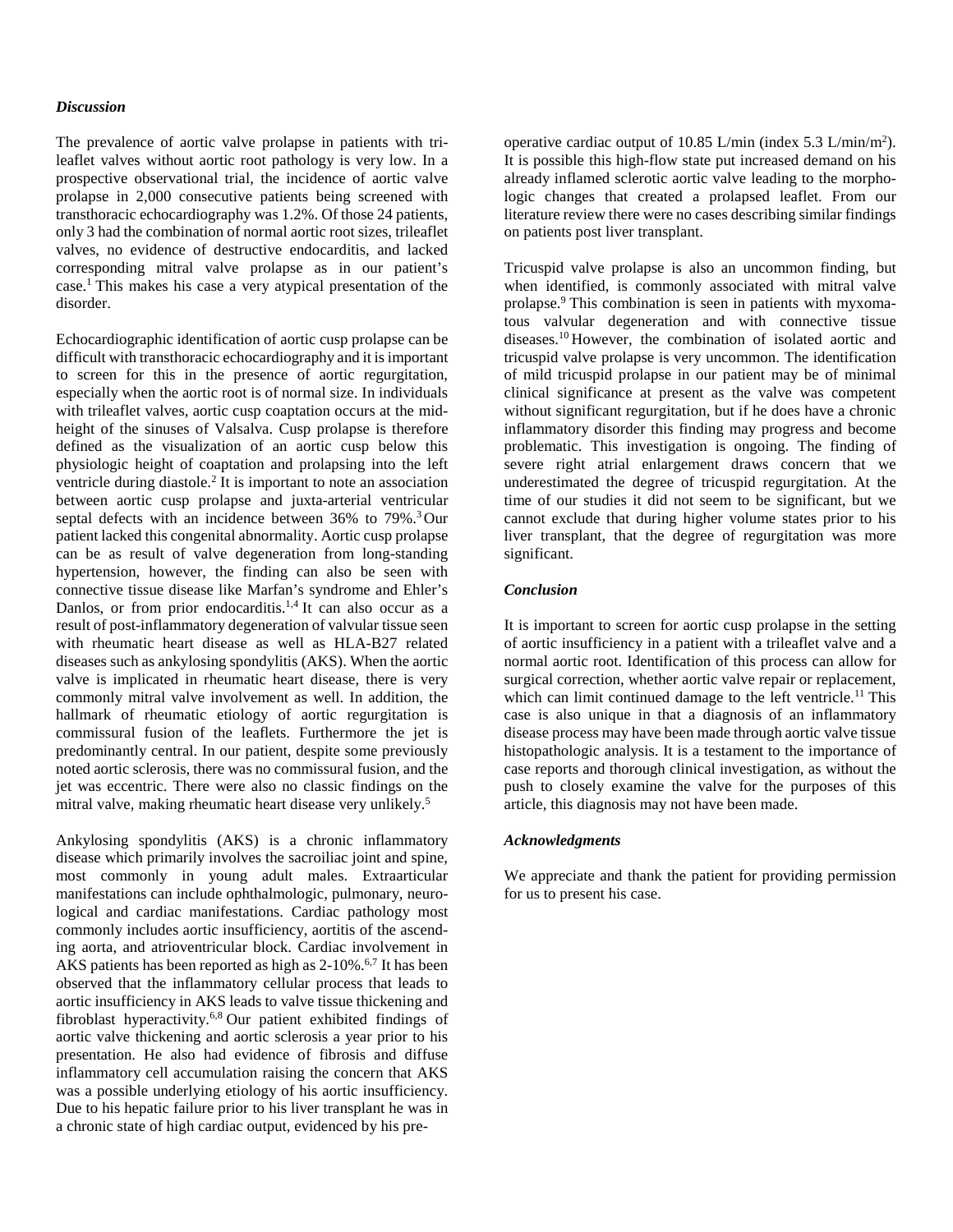## *Figures*



**Figure 1.** (A) Transthoracic parasternal long axis view showing a large regurgitant jet with color Doppler nearly filling the entire left ventricular outflow tract consistent with severe aortic regurgitation. (B) Zoomed in parasternal long axis view of the aortic valve showing prolapse of the right coronary cusp *(arrow)* in diastole beyond the superimposed line of coaptation.



**Figure 2.** Continuous wave Doppler of the aortic regurgitant jet from the parasternal long axis view during transthoracic echocardiogram.



**Figure 3.** Continuous wave Doppler of the aortic arch and descending aorta from the suprasternal view during transthoracic echocardiogram showing diastolic flow reversal in the aorta consistent with severe aortic regurgitation.



**Figure 4.** (A) Zoomed in transesophageal long axis view of the aortic valve showing prolapse of the right coronary cusp *(arrow)* in diastole beyond the superimposed line of coaptation. (B) Transesophageal long axis view showing a large regurgitant color Doppler jet filling the entire left ventricular outflow tract consistent with severe aortic regurgitation.



**Figure 5.** Histology slide of the diseased aortic valve tissue showing a high burden of inflammatory plasma cell infiltrate.

## **REFERENCES**

- 1. **Shapiro LM, Thwaites B, Westgate C, Donaldson R**. Prevalence and clinical significance of aortic valve prolapse. *Br Heart J*. 1985 Aug;54(2):179-83. PubMed PMID: 4015927; PubMed Central PMCID: PMC481875.
- 2. **Boodhwani M, de Kerchove L, Watremez C, Glineur D, Vanoverschelde JL, Noirhomme P, El Khoury G**. Assessment and repair of aortic valve cusp prolapse: implications for valve-sparing procedures. *J Thorac Cardiovasc Surg*. 2011 Apr;141(4):917-25. doi: 10.1016/ j.jtcvs.2010.12.006. Epub 2011 Feb 3. PubMed PMID: 21292284.
- 3. **Chiu SN, Wang JK, Lin MT, Wu ET, Lu FL, Chang CI, Chen YS, Chiu IS, Lue HC, Wu MH**. Aortic valve prolapse associated with outlet-type ventricular septal defect. *Ann Thorac Surg*. 2005 Apr;79(4):1366-71; discussion 1371. PubMed PMID: 15797078.
- 4. **Read RC, Thal AP, Wendt VE**. Symptomatic valvular myxomatous transformation (the floppy valve syndrome). A possible forme fruste of the Marfan syndrome.